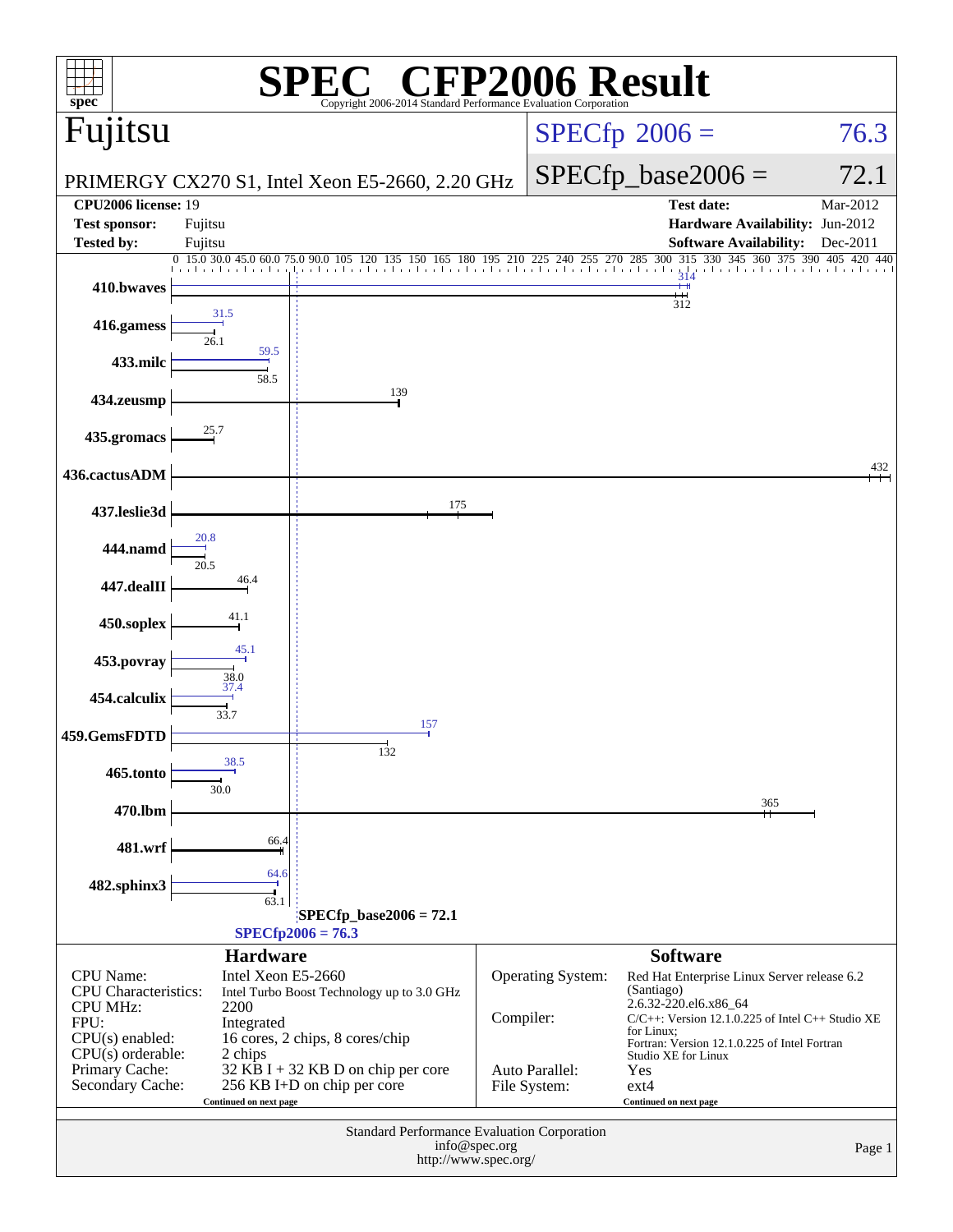

[434.zeusmp](http://www.spec.org/auto/cpu2006/Docs/434.zeusmp.html) 65.4 139 65.8 138 **[65.6](http://www.spec.org/auto/cpu2006/Docs/result-fields.html#Median) [139](http://www.spec.org/auto/cpu2006/Docs/result-fields.html#Median)** 65.4 139 65.8 138 **[65.6](http://www.spec.org/auto/cpu2006/Docs/result-fields.html#Median) [139](http://www.spec.org/auto/cpu2006/Docs/result-fields.html#Median)** [435.gromacs](http://www.spec.org/auto/cpu2006/Docs/435.gromacs.html) 280 25.5 **[278](http://www.spec.org/auto/cpu2006/Docs/result-fields.html#Median) [25.7](http://www.spec.org/auto/cpu2006/Docs/result-fields.html#Median)** 278 25.7 280 25.5 **[278](http://www.spec.org/auto/cpu2006/Docs/result-fields.html#Median) [25.7](http://www.spec.org/auto/cpu2006/Docs/result-fields.html#Median)** 278 25.7 [436.cactusADM](http://www.spec.org/auto/cpu2006/Docs/436.cactusADM.html) **[27.7](http://www.spec.org/auto/cpu2006/Docs/result-fields.html#Median) [432](http://www.spec.org/auto/cpu2006/Docs/result-fields.html#Median)** 28.1 426 27.3 438 **[27.7](http://www.spec.org/auto/cpu2006/Docs/result-fields.html#Median) [432](http://www.spec.org/auto/cpu2006/Docs/result-fields.html#Median)** 28.1 426 27.3 438 [437.leslie3d](http://www.spec.org/auto/cpu2006/Docs/437.leslie3d.html) 48.0 196 **[53.8](http://www.spec.org/auto/cpu2006/Docs/result-fields.html#Median) [175](http://www.spec.org/auto/cpu2006/Docs/result-fields.html#Median)** 60.2 156 48.0 196 **[53.8](http://www.spec.org/auto/cpu2006/Docs/result-fields.html#Median) [175](http://www.spec.org/auto/cpu2006/Docs/result-fields.html#Median)** 60.2 156 [444.namd](http://www.spec.org/auto/cpu2006/Docs/444.namd.html) 392 20.5 **[392](http://www.spec.org/auto/cpu2006/Docs/result-fields.html#Median) [20.5](http://www.spec.org/auto/cpu2006/Docs/result-fields.html#Median)** 392 20.4 386 20.8 386 20.8 **[386](http://www.spec.org/auto/cpu2006/Docs/result-fields.html#Median) [20.8](http://www.spec.org/auto/cpu2006/Docs/result-fields.html#Median)** [447.dealII](http://www.spec.org/auto/cpu2006/Docs/447.dealII.html) 246 46.4 **[246](http://www.spec.org/auto/cpu2006/Docs/result-fields.html#Median) [46.4](http://www.spec.org/auto/cpu2006/Docs/result-fields.html#Median)** 247 46.4 246 46.4 **[246](http://www.spec.org/auto/cpu2006/Docs/result-fields.html#Median) [46.4](http://www.spec.org/auto/cpu2006/Docs/result-fields.html#Median)** 247 46.4 [450.soplex](http://www.spec.org/auto/cpu2006/Docs/450.soplex.html) 203 41.1 **[203](http://www.spec.org/auto/cpu2006/Docs/result-fields.html#Median) [41.1](http://www.spec.org/auto/cpu2006/Docs/result-fields.html#Median)** 204 41.0 203 41.1 **[203](http://www.spec.org/auto/cpu2006/Docs/result-fields.html#Median) [41.1](http://www.spec.org/auto/cpu2006/Docs/result-fields.html#Median)** 204 41.0

| 453.povray   | 141  | 37.9       | <u> 140</u> | 38.0 | 140  | 38.0 | 118  | 44.9       | 118        | 45.1 | <u> 118</u> | <u>45.1</u> |
|--------------|------|------------|-------------|------|------|------|------|------------|------------|------|-------------|-------------|
| 454.calculix | 245  | 33.7       | 247         | 33.4 | 243  | 34.0 | 221  | 37.4       | 222        | 37.1 | 221         | <u>37.4</u> |
| 459.GemsFDTD | 80.7 | <u>132</u> | 80.7        | 132  | 80.7 | 132  | 67.7 | 157        | 67.5       | 157  | 67.5        | <u> 157</u> |
| 465.tonto    | 327  | 30.1       | 328         | 30.0 | 328  | 30.0 | 256  | 38.5       | 257        | 38.4 | 255         | 38.6        |
| 470.1bm      | 37.6 | 365        | 35.0        | 392  | 38.0 | 361  | 37.6 | <u>365</u> | 35.0       | 392  | 38.0        | 361         |
| 481.wrf      | 168  | 66.4       | 168         | 66.4 | 165  | 67.8 | 168  | 66.4       | <u>168</u> | 66.4 | 165         | 67.8        |

[482.sphinx3](http://www.spec.org/auto/cpu2006/Docs/482.sphinx3.html) 312 62.4 308 63.3 **[309](http://www.spec.org/auto/cpu2006/Docs/result-fields.html#Median) [63.1](http://www.spec.org/auto/cpu2006/Docs/result-fields.html#Median)** 303 64.3 **[301](http://www.spec.org/auto/cpu2006/Docs/result-fields.html#Median) [64.6](http://www.spec.org/auto/cpu2006/Docs/result-fields.html#Median)** 300 65.0 Results appear in the [order in which they were run.](http://www.spec.org/auto/cpu2006/Docs/result-fields.html#RunOrder) Bold underlined text [indicates a median measurement.](http://www.spec.org/auto/cpu2006/Docs/result-fields.html#Median)

### **[Operating System Notes](http://www.spec.org/auto/cpu2006/Docs/result-fields.html#OperatingSystemNotes)**

 Stack size set to unlimited using "ulimit -s unlimited" Transparent Huge Pages enabled with: echo always > /sys/kernel/mm/redhat\_transparent\_hugepage/enabled

### **[Platform Notes](http://www.spec.org/auto/cpu2006/Docs/result-fields.html#PlatformNotes)**

 BIOS configuration: Intel HT Technology = Disable

> Standard Performance Evaluation Corporation [info@spec.org](mailto:info@spec.org) <http://www.spec.org/>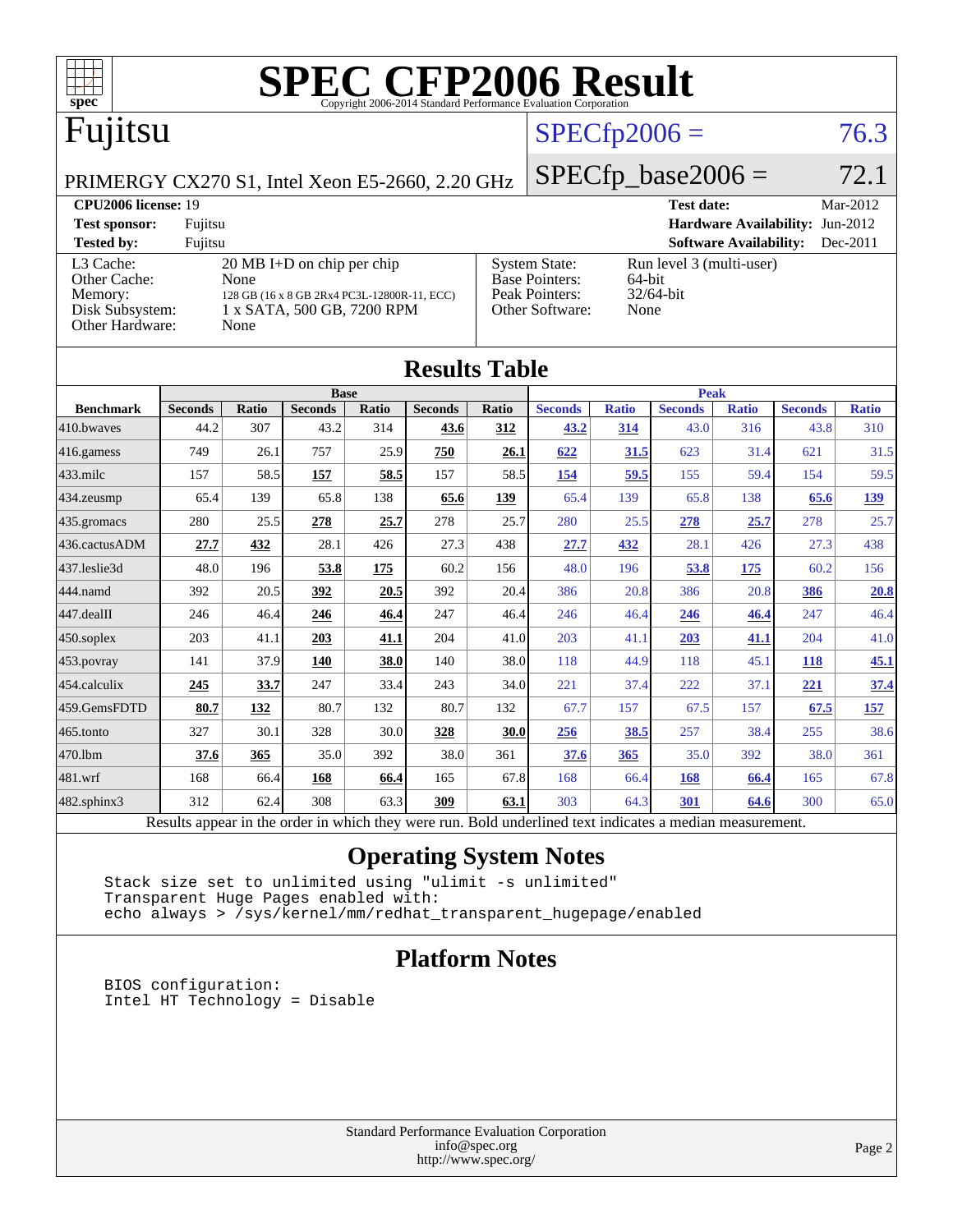

# **[SPEC CFP2006 Result](http://www.spec.org/auto/cpu2006/Docs/result-fields.html#SPECCFP2006Result)**

# Fujitsu

 $SPECTp2006 = 76.3$ 

PRIMERGY CX270 S1, Intel Xeon E5-2660, 2.20 GHz

**[Tested by:](http://www.spec.org/auto/cpu2006/Docs/result-fields.html#Testedby)** Fujitsu **[Software Availability:](http://www.spec.org/auto/cpu2006/Docs/result-fields.html#SoftwareAvailability)** Dec-2011

 $SPECTp\_base2006 = 72.1$ **[CPU2006 license:](http://www.spec.org/auto/cpu2006/Docs/result-fields.html#CPU2006license)** 19 **[Test date:](http://www.spec.org/auto/cpu2006/Docs/result-fields.html#Testdate)** Mar-2012 **[Test sponsor:](http://www.spec.org/auto/cpu2006/Docs/result-fields.html#Testsponsor)** Fujitsu **[Hardware Availability:](http://www.spec.org/auto/cpu2006/Docs/result-fields.html#HardwareAvailability)** Jun-2012

### **[General Notes](http://www.spec.org/auto/cpu2006/Docs/result-fields.html#GeneralNotes)**

Environment variables set by runspec before the start of the run:  $KMP$  AFFINITY = "granularity=fine, scatter" LD\_LIBRARY\_PATH = "/SPECcpu2006/libs/32:/SPECcpu2006/libs/64" OMP\_NUM\_THREADS = "16"

 Binaries compiled on a system with 1x Core i7-860 CPU + 8GB memory using RHEL5.5 This result was measured on the PRIMERGY CX250 S1. The PRIMERGY CX250 S1 and the PRIMERGY CX270 S1 are electronically equivalent. For information about Fujitsu please visit: <http://www.fujitsu.com>

**[Base Compiler Invocation](http://www.spec.org/auto/cpu2006/Docs/result-fields.html#BaseCompilerInvocation)**

[C benchmarks](http://www.spec.org/auto/cpu2006/Docs/result-fields.html#Cbenchmarks):  $-m64$ 

[C++ benchmarks:](http://www.spec.org/auto/cpu2006/Docs/result-fields.html#CXXbenchmarks) [icpc -m64](http://www.spec.org/cpu2006/results/res2012q3/cpu2006-20120620-23082.flags.html#user_CXXbase_intel_icpc_64bit_bedb90c1146cab66620883ef4f41a67e)

[Fortran benchmarks](http://www.spec.org/auto/cpu2006/Docs/result-fields.html#Fortranbenchmarks): [ifort -m64](http://www.spec.org/cpu2006/results/res2012q3/cpu2006-20120620-23082.flags.html#user_FCbase_intel_ifort_64bit_ee9d0fb25645d0210d97eb0527dcc06e)

[Benchmarks using both Fortran and C](http://www.spec.org/auto/cpu2006/Docs/result-fields.html#BenchmarksusingbothFortranandC): [icc -m64](http://www.spec.org/cpu2006/results/res2012q3/cpu2006-20120620-23082.flags.html#user_CC_FCbase_intel_icc_64bit_0b7121f5ab7cfabee23d88897260401c) [ifort -m64](http://www.spec.org/cpu2006/results/res2012q3/cpu2006-20120620-23082.flags.html#user_CC_FCbase_intel_ifort_64bit_ee9d0fb25645d0210d97eb0527dcc06e)

### **[Base Portability Flags](http://www.spec.org/auto/cpu2006/Docs/result-fields.html#BasePortabilityFlags)**

| 410.bwaves: -DSPEC CPU LP64<br>416.gamess: -DSPEC_CPU_LP64<br>433.milc: -DSPEC CPU LP64 |                                                                |
|-----------------------------------------------------------------------------------------|----------------------------------------------------------------|
| 434.zeusmp: - DSPEC_CPU_LP64                                                            |                                                                |
| 435.gromacs: -DSPEC_CPU_LP64 -nofor_main                                                |                                                                |
| 436.cactusADM: -DSPEC CPU LP64 -nofor main                                              |                                                                |
| 437.leslie3d: -DSPEC CPU LP64                                                           |                                                                |
| 444.namd: -DSPEC CPU LP64                                                               |                                                                |
| 447.dealII: -DSPEC_CPU LP64                                                             |                                                                |
| 450.soplex: -DSPEC_CPU_LP64                                                             |                                                                |
| 453.povray: -DSPEC_CPU_LP64                                                             |                                                                |
| 454.calculix: - DSPEC CPU LP64 - nofor main                                             |                                                                |
| 459. GemsFDTD: - DSPEC CPU LP64                                                         |                                                                |
| 465.tonto: - DSPEC CPU LP64                                                             |                                                                |
| 470.1bm: - DSPEC CPU LP64                                                               |                                                                |
|                                                                                         | 481.wrf: -DSPEC CPU_LP64 -DSPEC_CPU_CASE_FLAG -DSPEC_CPU_LINUX |
| 482.sphinx3: -DSPEC_CPU_LP64                                                            |                                                                |
|                                                                                         |                                                                |

| <b>Standard Performance Evaluation Corporation</b> |
|----------------------------------------------------|
| info@spec.org                                      |
| http://www.spec.org/                               |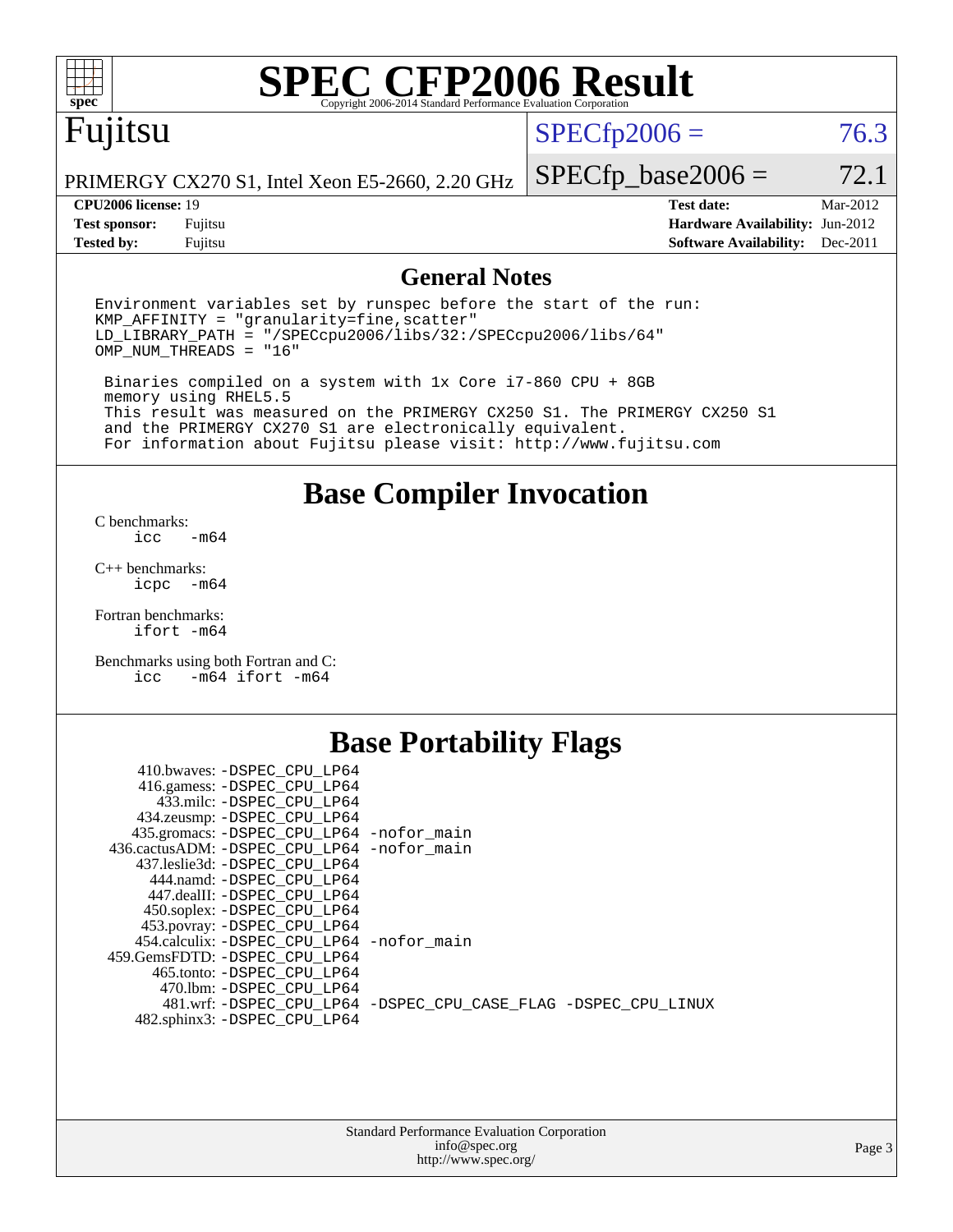

# **[SPEC CFP2006 Result](http://www.spec.org/auto/cpu2006/Docs/result-fields.html#SPECCFP2006Result)**

# Fujitsu

 $SPECTp2006 = 76.3$ 

PRIMERGY CX270 S1, Intel Xeon E5-2660, 2.20 GHz

**[Test sponsor:](http://www.spec.org/auto/cpu2006/Docs/result-fields.html#Testsponsor)** Fujitsu **[Hardware Availability:](http://www.spec.org/auto/cpu2006/Docs/result-fields.html#HardwareAvailability)** Jun-2012 **[Tested by:](http://www.spec.org/auto/cpu2006/Docs/result-fields.html#Testedby)** Fujitsu **[Software Availability:](http://www.spec.org/auto/cpu2006/Docs/result-fields.html#SoftwareAvailability)** Dec-2011

 $SPECTp\_base2006 = 72.1$ **[CPU2006 license:](http://www.spec.org/auto/cpu2006/Docs/result-fields.html#CPU2006license)** 19 **[Test date:](http://www.spec.org/auto/cpu2006/Docs/result-fields.html#Testdate)** Mar-2012

## **[Base Optimization Flags](http://www.spec.org/auto/cpu2006/Docs/result-fields.html#BaseOptimizationFlags)**

[C benchmarks](http://www.spec.org/auto/cpu2006/Docs/result-fields.html#Cbenchmarks): [-xAVX](http://www.spec.org/cpu2006/results/res2012q3/cpu2006-20120620-23082.flags.html#user_CCbase_f-xAVX) [-ipo](http://www.spec.org/cpu2006/results/res2012q3/cpu2006-20120620-23082.flags.html#user_CCbase_f-ipo) [-O3](http://www.spec.org/cpu2006/results/res2012q3/cpu2006-20120620-23082.flags.html#user_CCbase_f-O3) [-no-prec-div](http://www.spec.org/cpu2006/results/res2012q3/cpu2006-20120620-23082.flags.html#user_CCbase_f-no-prec-div) [-static](http://www.spec.org/cpu2006/results/res2012q3/cpu2006-20120620-23082.flags.html#user_CCbase_f-static) [-parallel](http://www.spec.org/cpu2006/results/res2012q3/cpu2006-20120620-23082.flags.html#user_CCbase_f-parallel) [-opt-prefetch](http://www.spec.org/cpu2006/results/res2012q3/cpu2006-20120620-23082.flags.html#user_CCbase_f-opt-prefetch) [-ansi-alias](http://www.spec.org/cpu2006/results/res2012q3/cpu2006-20120620-23082.flags.html#user_CCbase_f-ansi-alias) [C++ benchmarks:](http://www.spec.org/auto/cpu2006/Docs/result-fields.html#CXXbenchmarks) [-xAVX](http://www.spec.org/cpu2006/results/res2012q3/cpu2006-20120620-23082.flags.html#user_CXXbase_f-xAVX) [-ipo](http://www.spec.org/cpu2006/results/res2012q3/cpu2006-20120620-23082.flags.html#user_CXXbase_f-ipo) [-O3](http://www.spec.org/cpu2006/results/res2012q3/cpu2006-20120620-23082.flags.html#user_CXXbase_f-O3) [-no-prec-div](http://www.spec.org/cpu2006/results/res2012q3/cpu2006-20120620-23082.flags.html#user_CXXbase_f-no-prec-div) [-static](http://www.spec.org/cpu2006/results/res2012q3/cpu2006-20120620-23082.flags.html#user_CXXbase_f-static) [-opt-prefetch](http://www.spec.org/cpu2006/results/res2012q3/cpu2006-20120620-23082.flags.html#user_CXXbase_f-opt-prefetch) [-ansi-alias](http://www.spec.org/cpu2006/results/res2012q3/cpu2006-20120620-23082.flags.html#user_CXXbase_f-ansi-alias) [Fortran benchmarks](http://www.spec.org/auto/cpu2006/Docs/result-fields.html#Fortranbenchmarks): [-xAVX](http://www.spec.org/cpu2006/results/res2012q3/cpu2006-20120620-23082.flags.html#user_FCbase_f-xAVX) [-ipo](http://www.spec.org/cpu2006/results/res2012q3/cpu2006-20120620-23082.flags.html#user_FCbase_f-ipo) [-O3](http://www.spec.org/cpu2006/results/res2012q3/cpu2006-20120620-23082.flags.html#user_FCbase_f-O3) [-no-prec-div](http://www.spec.org/cpu2006/results/res2012q3/cpu2006-20120620-23082.flags.html#user_FCbase_f-no-prec-div) [-static](http://www.spec.org/cpu2006/results/res2012q3/cpu2006-20120620-23082.flags.html#user_FCbase_f-static) [-parallel](http://www.spec.org/cpu2006/results/res2012q3/cpu2006-20120620-23082.flags.html#user_FCbase_f-parallel) [-opt-prefetch](http://www.spec.org/cpu2006/results/res2012q3/cpu2006-20120620-23082.flags.html#user_FCbase_f-opt-prefetch)

[Benchmarks using both Fortran and C](http://www.spec.org/auto/cpu2006/Docs/result-fields.html#BenchmarksusingbothFortranandC): [-xAVX](http://www.spec.org/cpu2006/results/res2012q3/cpu2006-20120620-23082.flags.html#user_CC_FCbase_f-xAVX) [-ipo](http://www.spec.org/cpu2006/results/res2012q3/cpu2006-20120620-23082.flags.html#user_CC_FCbase_f-ipo) [-O3](http://www.spec.org/cpu2006/results/res2012q3/cpu2006-20120620-23082.flags.html#user_CC_FCbase_f-O3) [-no-prec-div](http://www.spec.org/cpu2006/results/res2012q3/cpu2006-20120620-23082.flags.html#user_CC_FCbase_f-no-prec-div) [-static](http://www.spec.org/cpu2006/results/res2012q3/cpu2006-20120620-23082.flags.html#user_CC_FCbase_f-static) [-parallel](http://www.spec.org/cpu2006/results/res2012q3/cpu2006-20120620-23082.flags.html#user_CC_FCbase_f-parallel) [-opt-prefetch](http://www.spec.org/cpu2006/results/res2012q3/cpu2006-20120620-23082.flags.html#user_CC_FCbase_f-opt-prefetch) [-ansi-alias](http://www.spec.org/cpu2006/results/res2012q3/cpu2006-20120620-23082.flags.html#user_CC_FCbase_f-ansi-alias)

### **[Peak Compiler Invocation](http://www.spec.org/auto/cpu2006/Docs/result-fields.html#PeakCompilerInvocation)**

[C benchmarks](http://www.spec.org/auto/cpu2006/Docs/result-fields.html#Cbenchmarks):  $\text{icc}$  -m64

[C++ benchmarks:](http://www.spec.org/auto/cpu2006/Docs/result-fields.html#CXXbenchmarks) [icpc -m64](http://www.spec.org/cpu2006/results/res2012q3/cpu2006-20120620-23082.flags.html#user_CXXpeak_intel_icpc_64bit_bedb90c1146cab66620883ef4f41a67e)

[Fortran benchmarks](http://www.spec.org/auto/cpu2006/Docs/result-fields.html#Fortranbenchmarks): [ifort -m64](http://www.spec.org/cpu2006/results/res2012q3/cpu2006-20120620-23082.flags.html#user_FCpeak_intel_ifort_64bit_ee9d0fb25645d0210d97eb0527dcc06e)

[Benchmarks using both Fortran and C](http://www.spec.org/auto/cpu2006/Docs/result-fields.html#BenchmarksusingbothFortranandC): [icc -m64](http://www.spec.org/cpu2006/results/res2012q3/cpu2006-20120620-23082.flags.html#user_CC_FCpeak_intel_icc_64bit_0b7121f5ab7cfabee23d88897260401c) [ifort -m64](http://www.spec.org/cpu2006/results/res2012q3/cpu2006-20120620-23082.flags.html#user_CC_FCpeak_intel_ifort_64bit_ee9d0fb25645d0210d97eb0527dcc06e)

### **[Peak Portability Flags](http://www.spec.org/auto/cpu2006/Docs/result-fields.html#PeakPortabilityFlags)**

Same as Base Portability Flags

## **[Peak Optimization Flags](http://www.spec.org/auto/cpu2006/Docs/result-fields.html#PeakOptimizationFlags)**

[C benchmarks](http://www.spec.org/auto/cpu2006/Docs/result-fields.html#Cbenchmarks):

433.milc:  $-x$ AVX(pass 2)  $-p$ rof-gen(pass 1)  $-p$ po(pass 2)  $-03$ (pass 2) [-no-prec-div](http://www.spec.org/cpu2006/results/res2012q3/cpu2006-20120620-23082.flags.html#user_peakPASS2_CFLAGSPASS2_LDFLAGS433_milc_f-no-prec-div)(pass 2) [-prof-use](http://www.spec.org/cpu2006/results/res2012q3/cpu2006-20120620-23082.flags.html#user_peakPASS2_CFLAGSPASS2_LDFLAGS433_milc_prof_use_bccf7792157ff70d64e32fe3e1250b55)(pass 2) [-static](http://www.spec.org/cpu2006/results/res2012q3/cpu2006-20120620-23082.flags.html#user_peakOPTIMIZE433_milc_f-static) [-auto-ilp32](http://www.spec.org/cpu2006/results/res2012q3/cpu2006-20120620-23082.flags.html#user_peakCOPTIMIZE433_milc_f-auto-ilp32) [-ansi-alias](http://www.spec.org/cpu2006/results/res2012q3/cpu2006-20120620-23082.flags.html#user_peakCOPTIMIZE433_milc_f-ansi-alias)

 $470$ .lbm: basepeak = yes

 482.sphinx3: [-xAVX](http://www.spec.org/cpu2006/results/res2012q3/cpu2006-20120620-23082.flags.html#user_peakOPTIMIZE482_sphinx3_f-xAVX) [-ipo](http://www.spec.org/cpu2006/results/res2012q3/cpu2006-20120620-23082.flags.html#user_peakOPTIMIZE482_sphinx3_f-ipo) [-O3](http://www.spec.org/cpu2006/results/res2012q3/cpu2006-20120620-23082.flags.html#user_peakOPTIMIZE482_sphinx3_f-O3) [-no-prec-div](http://www.spec.org/cpu2006/results/res2012q3/cpu2006-20120620-23082.flags.html#user_peakOPTIMIZE482_sphinx3_f-no-prec-div) [-unroll2](http://www.spec.org/cpu2006/results/res2012q3/cpu2006-20120620-23082.flags.html#user_peakCOPTIMIZE482_sphinx3_f-unroll_784dae83bebfb236979b41d2422d7ec2) [-ansi-alias](http://www.spec.org/cpu2006/results/res2012q3/cpu2006-20120620-23082.flags.html#user_peakCOPTIMIZE482_sphinx3_f-ansi-alias) [-parallel](http://www.spec.org/cpu2006/results/res2012q3/cpu2006-20120620-23082.flags.html#user_peakCOPTIMIZE482_sphinx3_f-parallel)

Continued on next page

Standard Performance Evaluation Corporation [info@spec.org](mailto:info@spec.org) <http://www.spec.org/>

Page 4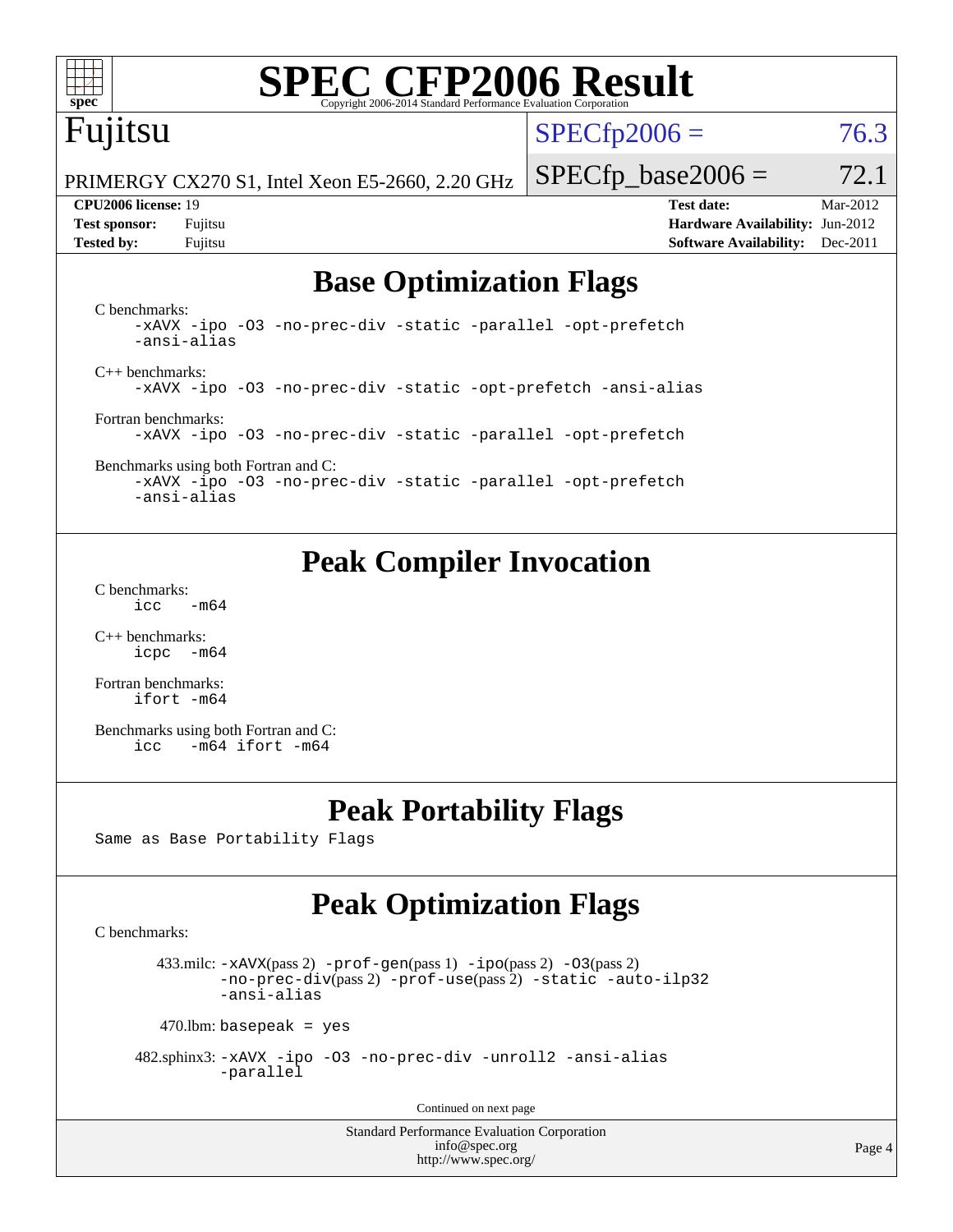

```
 416.gamess: -xAVX(pass 2) -prof-gen(pass 1) -ipo(pass 2) -O3(pass 2)
          -no-prec-div(pass 2) -prof-use(pass 2) -unroll2
          -inline-level=0-scalar-rep--static
```
434.zeusmp: basepeak = yes

437.leslie3d: basepeak = yes

 459.GemsFDTD: [-xAVX](http://www.spec.org/cpu2006/results/res2012q3/cpu2006-20120620-23082.flags.html#user_peakPASS2_FFLAGSPASS2_LDFLAGS459_GemsFDTD_f-xAVX)(pass 2) [-prof-gen](http://www.spec.org/cpu2006/results/res2012q3/cpu2006-20120620-23082.flags.html#user_peakPASS1_FFLAGSPASS1_LDFLAGS459_GemsFDTD_prof_gen_e43856698f6ca7b7e442dfd80e94a8fc)(pass 1) [-ipo](http://www.spec.org/cpu2006/results/res2012q3/cpu2006-20120620-23082.flags.html#user_peakPASS2_FFLAGSPASS2_LDFLAGS459_GemsFDTD_f-ipo)(pass 2) [-O3](http://www.spec.org/cpu2006/results/res2012q3/cpu2006-20120620-23082.flags.html#user_peakPASS2_FFLAGSPASS2_LDFLAGS459_GemsFDTD_f-O3)(pass 2) [-no-prec-div](http://www.spec.org/cpu2006/results/res2012q3/cpu2006-20120620-23082.flags.html#user_peakPASS2_FFLAGSPASS2_LDFLAGS459_GemsFDTD_f-no-prec-div)(pass 2) [-prof-use](http://www.spec.org/cpu2006/results/res2012q3/cpu2006-20120620-23082.flags.html#user_peakPASS2_FFLAGSPASS2_LDFLAGS459_GemsFDTD_prof_use_bccf7792157ff70d64e32fe3e1250b55)(pass 2) [-unroll2](http://www.spec.org/cpu2006/results/res2012q3/cpu2006-20120620-23082.flags.html#user_peakOPTIMIZE459_GemsFDTD_f-unroll_784dae83bebfb236979b41d2422d7ec2) [-inline-level=0](http://www.spec.org/cpu2006/results/res2012q3/cpu2006-20120620-23082.flags.html#user_peakOPTIMIZE459_GemsFDTD_f-inline-level_318d07a09274ad25e8d15dbfaa68ba50) [-opt-prefetch](http://www.spec.org/cpu2006/results/res2012q3/cpu2006-20120620-23082.flags.html#user_peakOPTIMIZE459_GemsFDTD_f-opt-prefetch) [-parallel](http://www.spec.org/cpu2006/results/res2012q3/cpu2006-20120620-23082.flags.html#user_peakOPTIMIZE459_GemsFDTD_f-parallel)

```
 465.tonto: -xAVX(pass 2) -prof-gen(pass 1) -ipo(pass 2) -O3(pass 2)
        -no-prec-div(pass 2) -prof-use(pass 2) -inline-calloc
        -opt-malloc-options=3 -auto -unroll4
```
[Benchmarks using both Fortran and C](http://www.spec.org/auto/cpu2006/Docs/result-fields.html#BenchmarksusingbothFortranandC):

```
 435.gromacs: basepeak = yes
436.cactusADM: basepeak = yes 454.calculix: -xAVX -ipo -O3 -no-prec-div -auto-ilp32 -ansi-alias
      481.wrf: basepeak = yes
```

```
The flags files that were used to format this result can be browsed at
http://www.spec.org/cpu2006/flags/Intel-ic12.1-official-linux64.20111122.html
http://www.spec.org/cpu2006/flags/Fujitsu-Platform.20120313.01.html
```
Standard Performance Evaluation Corporation [info@spec.org](mailto:info@spec.org) <http://www.spec.org/>